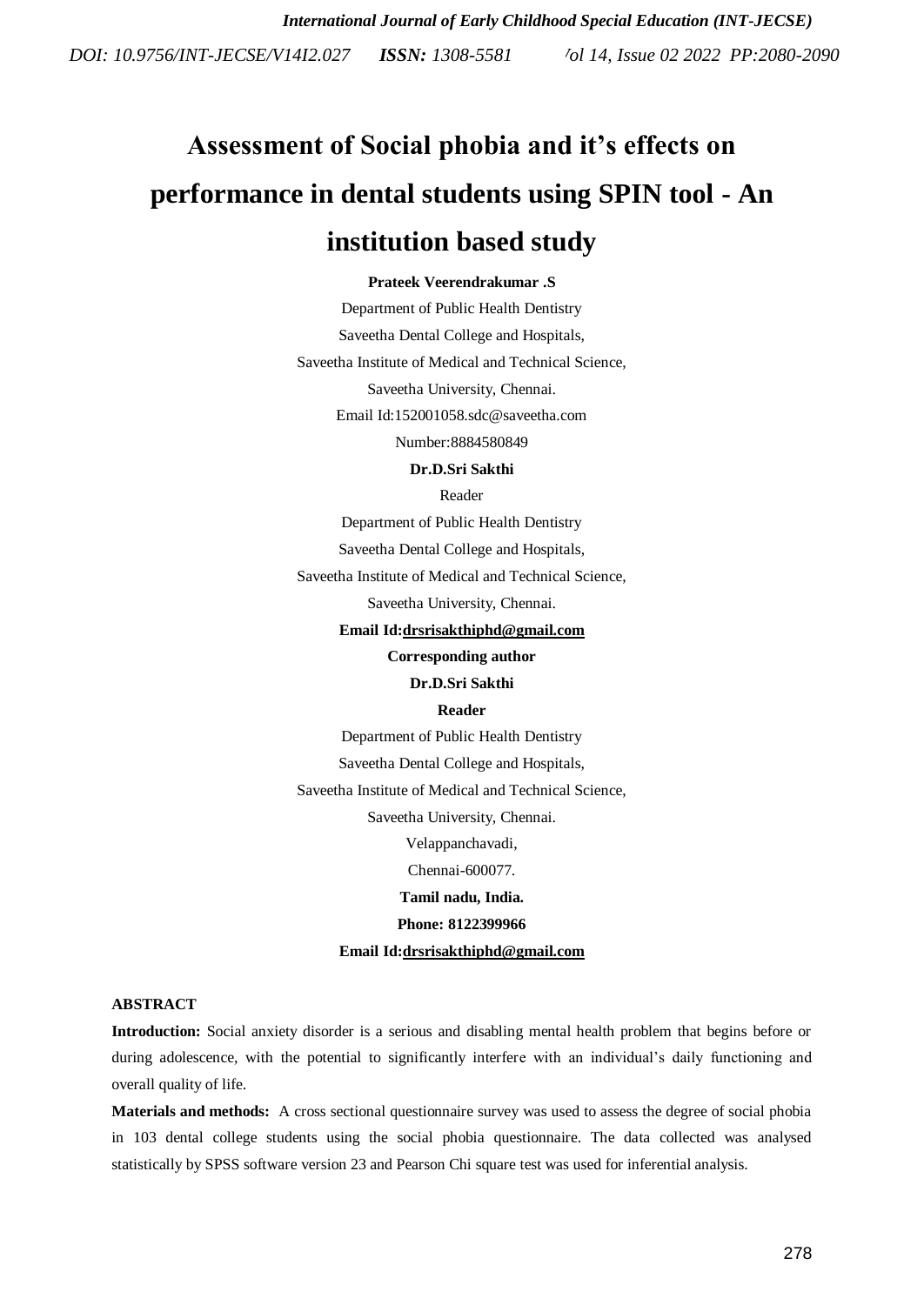**Results:**In this study, out of the 103 dental students, it was found that 52.43% were moderately afraid of people in authority, 71.84% avoided communicating with people having authority due to their fear . Only 12.62% of the participants weren"t afraid to give speeches to an audience hence showing that they were least phobic and love to communicate and share their views. In this study it was found that nearly 64.08% students are suffering from social phobia.

**Conclusion:**From this study it can be concluded that social phobia has diverse ways of affecting the students and one of its effects has directed itself towards the students academic performance. Social phobia has been a problem for students.

**Keywords** Health problem, Lifestyle, Phobia,Social Anxiety Disorder, innovative counselling

## **Introduction**

A phobia is a type of anxiety disorder that causes an individual to experience extreme, irrational fear. It is an excessive and unrealistic fear of an object, person, animal, activity or situatio[n\(1\).](https://paperpile.com/c/27CMay/2WFo) People with phobias often realize their fear is irrational, but they"re unable to do anything about it. Such fears can interfere with work, school, and personal relationships.Some phobias are very specific and limited [\(2\).](https://paperpile.com/c/27CMay/DyXV)

Causes of phobias can range from genetic predisposition to any recent traumatizing events, which can trigger an episode at any age [\(1,3\).](https://paperpile.com/c/27CMay/2WFo+jzES) People suffering from different phobias generally go through a wide spectrum of symptoms depending upon their specific phobia and its magnitude :Excessive, unreasonable, persistent feelings of fear or anxiety that are triggered by a particular object, activity or situation [\(4\).](https://paperpile.com/c/27CMay/OSRm)

Advancement in the scientific field of child development mentions that specific fear-eliciting experiences(phobia) early in life can disrupt the basic development of students such as stress regulation , learning, memory, and social behavior( $1,3,5$ ) - $(1-3,5-8)$ . Dentistry is one branch of medicine, which requires rigorous training both in theoretical and practical aspects. Right from the initial years till internship, the students are groomed and made experts not only in the subject but holistically as individuals.

Communication with peers, seniors and most importantly patients is a key to developing as an all roundprofessional.Our team has extensive knowledge and research experience that has translate into high quality publications( $9-17$ )[,\(18\),](https://paperpile.com/c/27CMay/IO4pQ)[\(19\),](https://paperpile.com/c/27CMay/upOvi)[\(20,21\)](https://paperpile.com/c/27CMay/tRom9+CtYuu)[,\(22\),](https://paperpile.com/c/27CMay/CaNJm)[\(23\),](https://paperpile.com/c/27CMay/I4xBC)[\(24–28\)](https://paperpile.com/c/27CMay/ssO4j+SiGof+7pg0i+PbXxX+aZbC5) The current study was planned to assess the phobic nature of students of various years in study in a private dental college in chennai. A SPIN tool questionnaire was used as a quick assessment tool to get baseline knowledge about the same mentioned abov[e\(29\).](https://paperpile.com/c/27CMay/zk6t)

### **Materials and methods**

Study design cross- sectional type of study Study setting - includes students of a private dental college in Chennai Sample size - 104 students of the dental college if different ages Sampling and scheduling- owing to the nature of the study design and setting, a convenience sampling method was used. data was collected over a period of one month.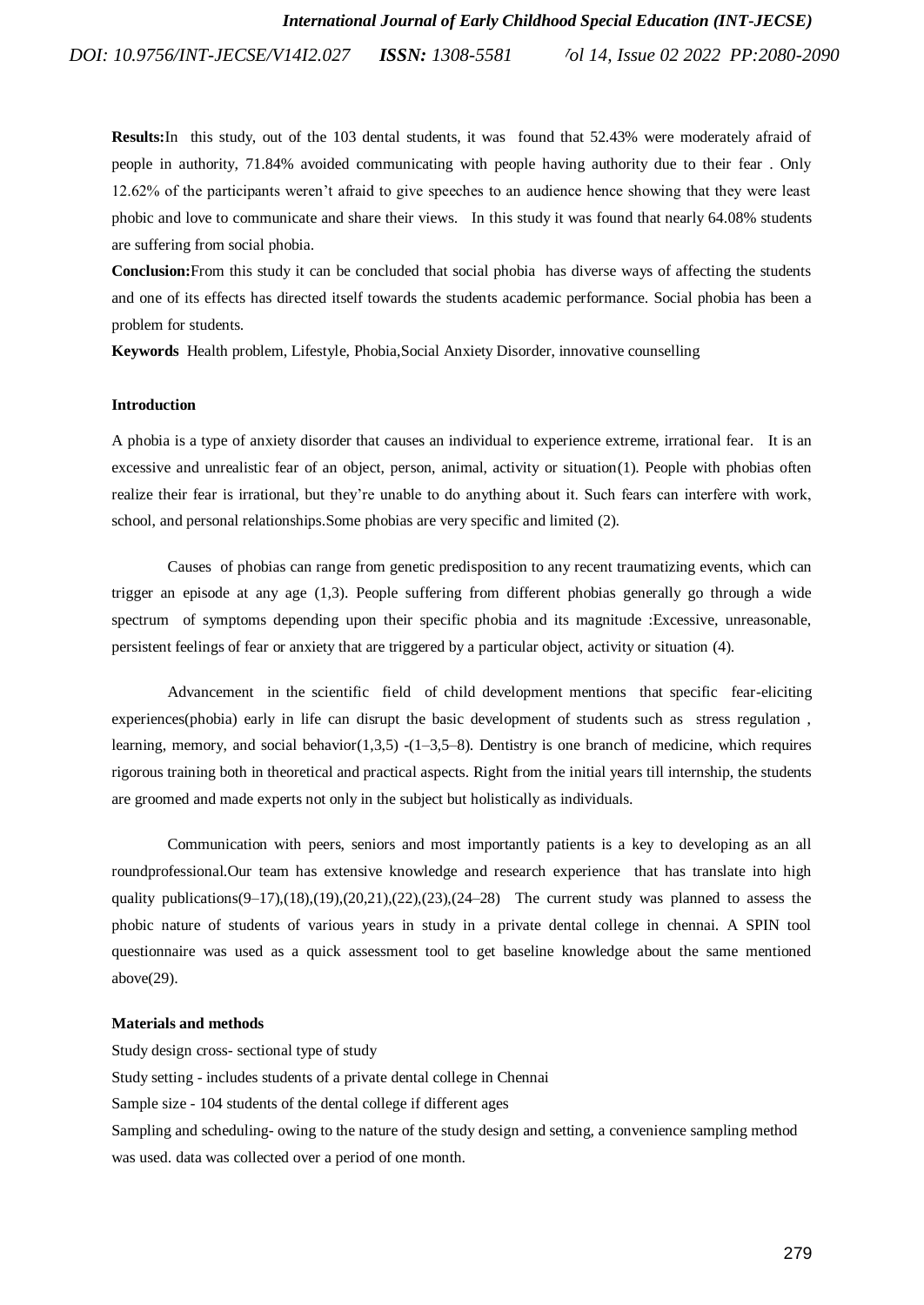Survey instrument - a pre tested and validated questionnaire was used to analyse the degree of social phobia among students of different age groups.

**Inclusion and exclusion criteria** - those who were willing to answer the questionnaire during 1st year to 4th year in the dental college ,were included in the study . Those students that had a language barrier to fill the english version of the questionnaire were excluded .**Statistical analysis** - The responses from the google sheet were transferred into an excel and were then exported to SPSS software, version 25. Descriptive statistics was done using frequency and percentage. Inferential statistics was done using Chi square test. Interpretation was based on a p value less than 0.05, which was considered statistically significant. Comparisons were done between independent variables like age, gender, occupation and knowledge, attitude practice responses by the participants.

**Results**A total number of 103 dental students of a private dental college participated in this survey study. Out of these students, 48 participants are males and the rest 55 are females and majority of them are studying 1st year BDS. The knowledge component revealed that 52.43% were a little bit afraid of people in authority, 71.84% avoided speaking to authorities due to their fear of them and 89.32% avoided talking to people whom they don"t know whereas 42.72% weren"t scared by criticism. But 74.76% avoided speaking to people they don"t know and 70.87% were scared to talk to strangers as they were engulfed by their fear of embarrassment and 58.25% avoided going to parties. Only 12.62% of the participants weren"t afraid to give speeches to an audience. People search many ways to avoid being criticised like in this study, 76.7% of them would do anything to avoid being criticised in public. On the other hand, 36.89% aren"t bothered to blush in front of people and 33.98% aren"t scared to attend parties and social events. When people were around them, 80.58% of them got heart palpitations due to sudden fear. Out of all participants, 64.08% were afraid of doing things which they like when they have been watched by people around them. Almost 76.7% of the students" worst fears are being embarrassed or by looking studied in front of people. 67.96% are still trembling or shaking in front of others but 87.38% are actively interacting during question and answer sessions in their class. On asking about types of teaching methods, the majority 92.23% of them are comfortable with the idea of lectures for 45 min with 15 min fun interaction sessions and only 21.36% weren't performing seminars in classes. 63.11% of the students were comfortable with individual kinds of study and in group studies, 96.12% of the students" contribution was low.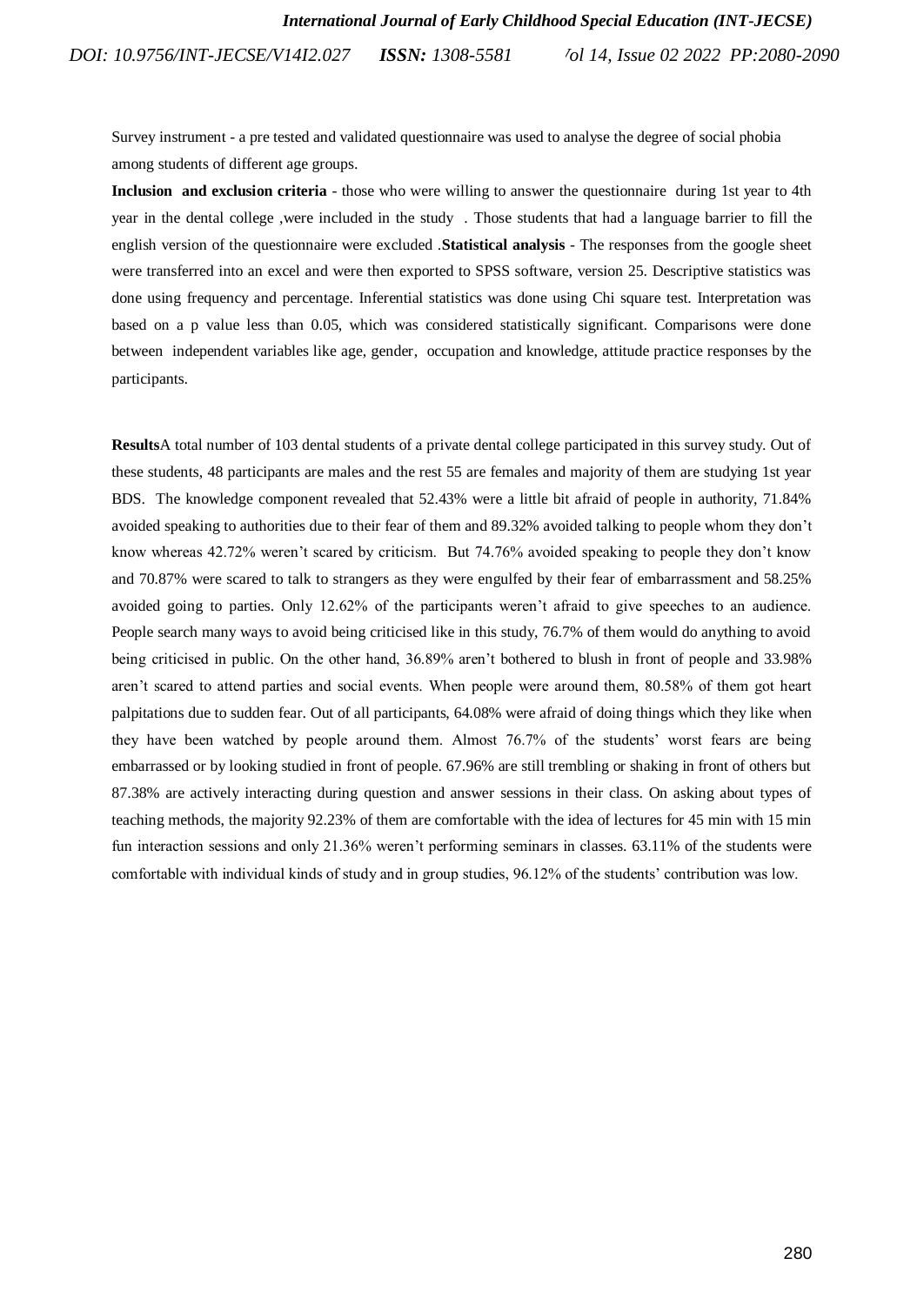

**Figure 1** : The graph shows the level of phobia among 1s t, 2nd , 3rd , 4th year students in talking to strangers .This graph shows the association between the level of phobia of students of different years in talking to strangers .The X axis represents the year of study and the Y axis represents level of phobia. The blue bar represents the students who were "not at all" afraid to talk to strangers.The green bar shows the students who were" a little bit " afraid to talk to strangers. The cream colour bar represents the part of the population that were "somewhat " afraid to talk to strangers. The Magenta colour bar represents the students who were very much afraid to talk. Majority of the first year students (16.5%) and 16.5% of third year students were a little bit afraid to make a conversation, While only 20.39% of the final year students were somewhat afraid. This shows that with years of training the fear of communication reduces. The difference in barriers in communication across different years were not statistically significant

Pearson's chi square test shows p value is  $0.1999$  (significant p value =  $>0.05$ )



**Figure 2**: The graph shows the level of phobia among 1s t, 2nd, 3rd, 4th year students in being the centre of attraction.The X axis represents the year of study and the Y axis represents level of phobia. The blue bar represents the students who were "not at all" afraid to "be the center of attraction". The green bar shows the students who were'' a little bit " afraid to be in the centre of attraction . The cream colour bar represents the part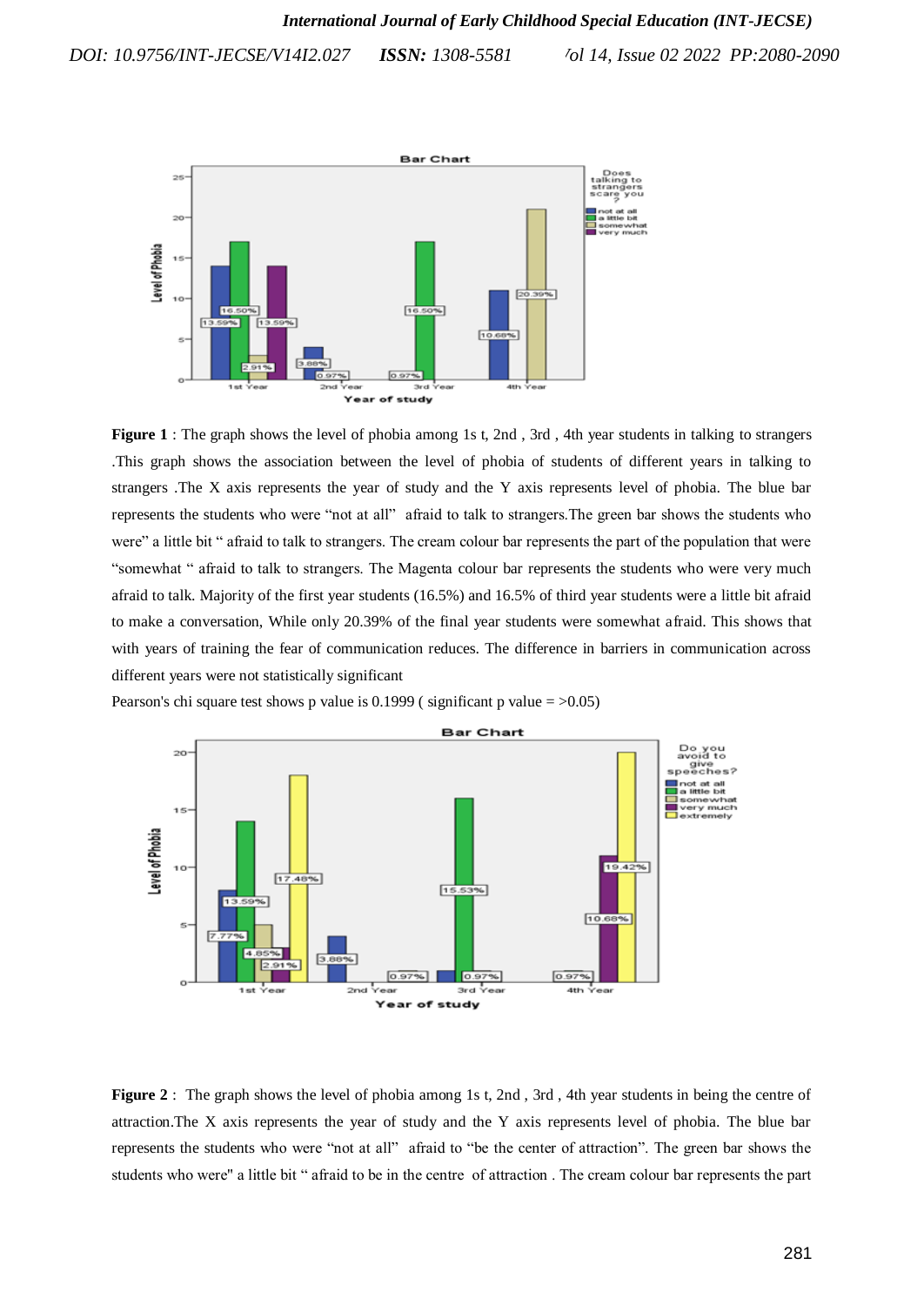of the population that were "somewhat " afraid to be the centre of attraction . The purple colour bar represents the students who were very much afraid of being the centre of attraction.The yellow bar represents the students who were extremely afraid to be the centre of attraction. In the first and final year of study 17.48% and 19.42% were extremely phobic to deliver speeches,whereas 2nd and third years students were comparatively less phobic. A Pearson's chi square test was done to check if the difference between the years were significant, p value was found to be  $0.1999$  (significant p value  $\approx$  =  $\lt 0.05$ ), hence statistically not significant

#### **Discussion:**

This study aims to evaluate the prevalence of social phobia and its impact on quality of life among dental students in a private dental college. In this study, social phobia was found in 76.7% of subjects, much more than other studies among undergraduate university students in different settings. In other words, levels of social anxiety symptoms show about 64.08% of them had moderate symptoms, which is in line with the study undertaken by some researchers. But in other research, a smaller number of students are only found with social anxiety. $(5)(30)$ 

The first year students seem to be open to being the centre of attention, since the majority of them chose "not at all" as the response when they were asked if they would avoid activities in which they are the center of attention. There were also a small proportion of people who were extremely not ready to be a part of activities in which they were the centre of attention, this group of individuals belonged to first year as well. The third year students seem to have a little fear while the fourth year students were unsure whether they are comfortable being the centre of attention or not. This result findings were similar to that of the findings of some scientists. $(6)(31)$ 

From Fig 1, it can be interpreted that the fear of talking to strangers is more prevalent in 1st (13.59) year students as compared to 2nd, 3rd and 4th years. At the same time, students who do have any fear of talking to strangers also belong to 1st year(13.59%) as well. The majority of students belonging to fourth year can be considered to not be sure about their feelings when encountering strangers. The second and third year students seem to be fairly extroverted since they seem to have little or no fear in talking to strangers. On account of strangers, some even submitted to the world their findings which aren't similar to that of this present study"s result[s.\(7\)](https://paperpile.com/c/27CMay/zeT4)**.** This study is just a pilot study with limited sample size and only among dental students. This research can be done on a large scale to spread to the general public about social phobia[.\(32\)](https://paperpile.com/c/27CMay/3bW3)

## **Conclusion:**

Social anxiety disorder is a common, chronic, often disabling yet greatly underrecognized condition. It is also a condition for which effective therapies (both pharmacologic and psychotherapeutic) are readily available. The impact of treatment can be strikingly beneficial, even in individuals who have been suffering with the condition for decades. From this study it can be concluded that social phobia has diverse ways of affecting the students and one of its effects has directed itself towards the students academic performance .Social phobia has been a problem for a huge number of students. It is prevalent mostly in 1st year girls and least prevalent among the 4the year boys .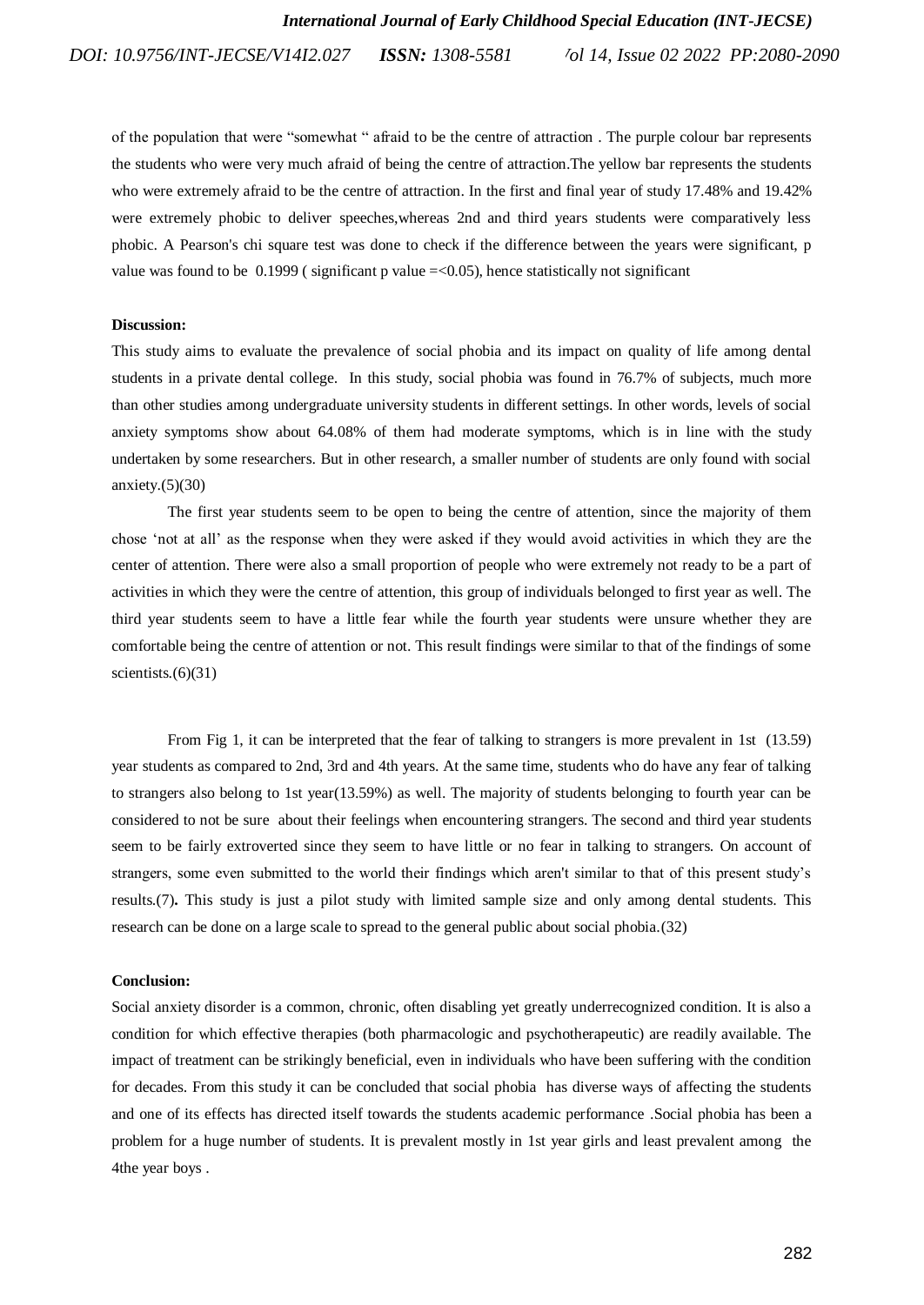# **Acknowledgement:**

 The authors would like to thank Saveetha Dental college and Hospitals , Saveetha institute of medical and technical Sciences . Saveetha university for providing research laboratory facilities to carry out the study

# **Source of funding**

The present project is supported/funded/sponsored by

# **1. Saveetha Institute of Medical and Technical Sciences**

SaveethaDentalCollege and Hospitals

Saveetha University

# **2. Funding organization name:**

Dental Surgery C enter

# **Conflict of interest:**

All the authors declare that there was no conflict of interest in the present study

# **References:**

- 1. [Wersebe H, Lieb R, Meyer AH, Miche M, Mikoteit T, Imboden C, et al. Well-being in major depression](http://paperpile.com/b/27CMay/2WFo)  [and social phobia with and without comorbidity. Int J Clin Health Psychol \[Internet\]. 2018 Sep;18\(3\):201–](http://paperpile.com/b/27CMay/2WFo) [8. Available from: http://dx.doi.org/10.1016/j.ijchp.2018.06.004](http://paperpile.com/b/27CMay/2WFo)
- 2. [Cohen S. High anxiety: a Jungian analysis of phobia \[Internet\]. Phobia. 2018. p. 51–68. Available from:](http://paperpile.com/b/27CMay/DyXV)  [http://dx.doi.org/10.4324/9780429478284-3](http://paperpile.com/b/27CMay/DyXV)
- 3. [Hofmann SG, DiBartolo PM. Social Anxiety: Clinical, Developmental, and Social Perspectives \[Internet\].](http://paperpile.com/b/27CMay/jzES)  [Elsevier; 2014. 844 p. Available from: https://play.google.com/store/books/details?id=Ql1zAwAAQBAJ](http://paperpile.com/b/27CMay/jzES)
- 4. [Xu X, Huebner ES, Tian L. Co-Developmental Trajectories of Specific Anxiety Symptoms from Middle](http://paperpile.com/b/27CMay/OSRm)  [Childhood to Early Adolescence: Associations with Psychological Well-Being and Academic](http://paperpile.com/b/27CMay/OSRm)  [Achievement. J Youth Adolesc \[Internet\]. 2021 Mar 6; Available from: http://dx.doi.org/10.1007/s10964-](http://paperpile.com/b/27CMay/OSRm) 021-01411-5
- 5. [Lampe L, Slade T, Issakidis C, Andrews G. Social phobia in the Australian National Survey of Mental](http://paperpile.com/b/27CMay/k7s1)  [Health and Well-Being \(NSMHWB\) \[Internet\]. Vol. 33, Psychological Medicine. 2003. p. 637–46.](http://paperpile.com/b/27CMay/k7s1)  [Available from: http://dx.doi.org/10.1017/s0033291703007621](http://paperpile.com/b/27CMay/k7s1)
- 6. [Davidson JR, Hughes DL, George LK, Blazer DG. The epidemiology of social phobia: findings from the](http://paperpile.com/b/27CMay/oJbj)  [Duke Epidemiological Catchment Area Study. Psychol Med \[Internet\]. 1993 Aug;23\(3\):709–18. Available](http://paperpile.com/b/27CMay/oJbj)  [from: http://dx.doi.org/10.1017/s0033291700025484](http://paperpile.com/b/27CMay/oJbj)
- 7. [Forde DR, Stein MB, University of Manitoba. Department of Sociology, Walker JR \(john R, Winnipeg](http://paperpile.com/b/27CMay/zeT4)  Area Study. Setting Diagnostic [Thresholds for Social Phobia : Considerations from a Community Survey](http://paperpile.com/b/27CMay/zeT4)  [of Social Anxiety \[Internet\]. 1993. 64 p. Available from:](http://paperpile.com/b/27CMay/zeT4)  [https://books.google.com/books/about/Setting\\_Diagnostic\\_Thresholds\\_for\\_Social.html?hl=&id=mBF2N](http://paperpile.com/b/27CMay/zeT4) AEACAAJ
- 8. [SimadiFA, G](http://paperpile.com/b/27CMay/oEYK)aza[nAM. S](http://paperpile.com/b/27CMay/oEYK)ocia[lPhobiaAmongJordaniansUniversityStudents](http://paperpile.com/b/27CMay/oEYK) [\[I](http://paperpile.com/b/27CMay/oEYK)nterne[t\]. -](http://paperpile.com/b/27CMay/oEYK) دراسات [ا](http://paperpile.com/b/27CMay/oEYK)لعلوماإلنسانيةواالجتماعي[ة. 2019. p.](http://paperpile.com/b/27CMay/oEYK) 301. [Availablef](http://paperpile.com/b/27CMay/oEYK)ro[m:](http://paperpile.com/b/27CMay/oEYK) <http://dx.doi.org/10.35516/0103-046-985-020>
- 9. [Mathew MG, Samuel SR, Soni AJ, Roopa KB. Evaluation of adhesion of Streptococcus mutans, plaque](http://paperpile.com/b/27CMay/YDH6M)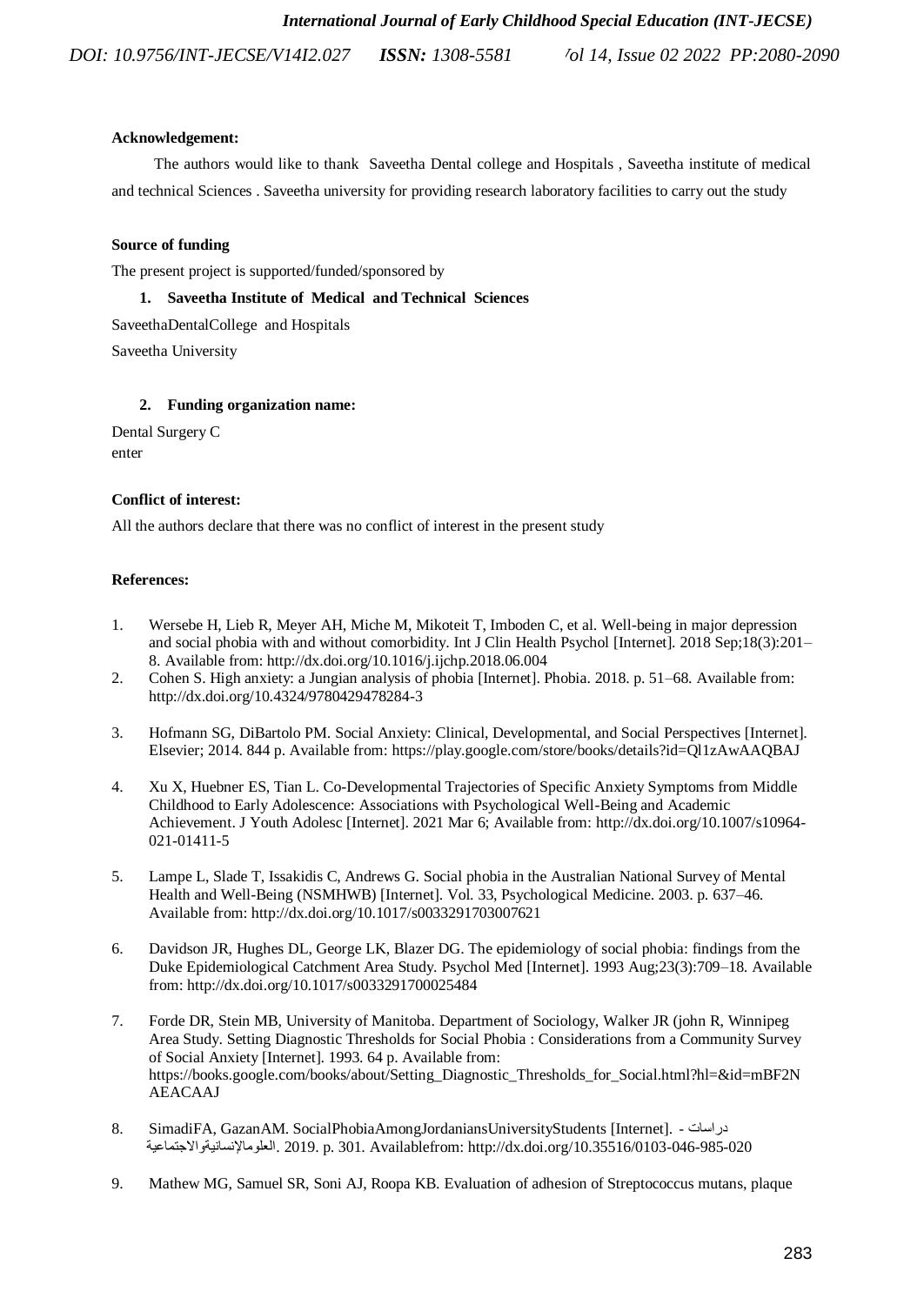> accumulation on zirconia and stainless steel crowns, and surrounding gingival inflammation in primary molars: randomized controlled trial. Clin Oral Investig [Internet]. 2020 Sep;24(9):3275–80. Available from[: http://dx.doi.org/10.1007/s00784-020-03204-9](http://dx.doi.org/10.1007/s00784-020-03204-9)

- 10. [Samuel SR. Can 5-year-olds sensibly self-report the impact of developmental enamel defects on their](http://paperpile.com/b/27CMay/8OSOb)  [quality of life? Int J Paediatr Dent \[Internet\]. 2021 Mar;31\(2\):285–6. Available from:](http://paperpile.com/b/27CMay/8OSOb)  [http://dx.doi.org/10.1111/ipd.12662](http://paperpile.com/b/27CMay/8OSOb)
- 11. [Samuel SR, Kuduruthullah S, Khair AMB, Al Shayeb M, Elkaseh A, Varma SR, et al. Impact of pain,](http://paperpile.com/b/27CMay/H8HFi)  [psychological-distress, SARS-CoV2 fear on adults" OHRQOL during COVID-19](http://paperpile.com/b/27CMay/H8HFi) pandemic. Saudi J Biol [Sci \[Internet\]. 2021 Jan;28\(1\):492–4. Available from: http://dx.doi.org/10.1016/j.sjbs.2020.10.033](http://paperpile.com/b/27CMay/H8HFi)
- 12. [Samuel SR, Kuduruthullah S, Khair AMB, Shayeb MA, Elkaseh A, Varma SR. Dental pain, parental](http://paperpile.com/b/27CMay/CLn9w)  [SARS-CoV-2 fear and distress on quality of life of 2 to 6 year-old children during COVID-19. Int J](http://paperpile.com/b/27CMay/CLn9w)  [Paediatr Dent \[Internet\]. 2021 May;31\(3\):436–41. Available from: http://dx.doi.org/10.1111/ipd.12757](http://paperpile.com/b/27CMay/CLn9w)
- 13. [Samuel SR, Acharya S, Rao JC. School Interventions-based Prevention of Early-Childhood Caries among](http://paperpile.com/b/27CMay/uJSjn)  3-5-year-old children [from very low socioeconomic status: Two-year randomized trial. J Public Health](http://paperpile.com/b/27CMay/uJSjn)  [Dent \[Internet\]. 2020 Jan;80\(1\):51–60. Available from:](http://paperpile.com/b/27CMay/uJSjn)  [https://onlinelibrary.wiley.com/doi/10.1111/jphd.12348](http://paperpile.com/b/27CMay/uJSjn)
- 14. [Vikneshan M, Saravanakumar R, Mangaiyarkarasi R, Rajeshkumar S, Samuel SR, Suganya M, et al. Algal](http://paperpile.com/b/27CMay/PePcC)  [biomass as a source for novel oral nano-antimicrobial agent. Saudi J Biol Sci \[Internet\]. 2020](http://paperpile.com/b/27CMay/PePcC)  [Dec;27\(12\):3753–8. Available from: http://dx.doi.org/10.1016/j.sjbs.2020.08.022](http://paperpile.com/b/27CMay/PePcC)
- 15. [Chellapa LR, Rajeshkumar S, Arumugham MI, Samuel SR. Biogenic Nanoselenium Synthesis and](http://paperpile.com/b/27CMay/ahPQf)  [Evaluation of its antimicrobial, Antioxidant Activity and Toxicity. Bioinspired Biomim Nanobiomaterials](http://paperpile.com/b/27CMay/ahPQf)  [\[Internet\]. 2020 Jul 23;1–6. Available from:](http://paperpile.com/b/27CMay/ahPQf)  [https://www.icevirtuallibrary.com/doi/10.1680/jbibn.19.00054](http://paperpile.com/b/27CMay/ahPQf)
- 16. [Samuel SR, Mathew MG, Suresh SG, Varma SR, Elsubeihi ES, Arshad F, et al. Pediatric dental](http://paperpile.com/b/27CMay/Arnel)  [emergency management and parental treatment preferences during COVID-19 pandemic as compared to](http://paperpile.com/b/27CMay/Arnel)  [2019. Saudi J Biol Sci \[Internet\]. 2021 Apr;28\(4\):2591–7. Available from:](http://paperpile.com/b/27CMay/Arnel)  [http://dx.doi.org/10.1016/j.sjbs.2021.02.002](http://paperpile.com/b/27CMay/Arnel)
- 17. [Barma MD, Muthupandiyan I, Samuel SR, Amaechi BT. Inhibition of Streptococcus mutans, antioxidant](http://paperpile.com/b/27CMay/lxMuk)  [property and cytotoxicity of novel nano-zinc oxide varnish. Arch Oral Biol \[Internet\]. 2021](http://paperpile.com/b/27CMay/lxMuk)  [Jun;126:105132. Available from: http://dx.doi.org/10.1016/j.archoralbio.2021.105132](http://paperpile.com/b/27CMay/lxMuk)
- 18. [Muthukrishnan L. Nanotechnology for cleaner leather production: a review. Environ Chem Lett \[Internet\].](http://paperpile.com/b/27CMay/IO4pQ)  [2021 Jun 1;19\(3\):2527–49. Available from: https://doi.org/10.1007/s10311-020-01172-w](http://paperpile.com/b/27CMay/IO4pQ)
- 19. [Muthukrishnan L. Multidrug resistant tuberculosis -](http://paperpile.com/b/27CMay/upOvi) Diagnostic challenges and its conquering by nanotechnology approach - [An overview. Chem Biol Interact \[Internet\]. 2021 Mar 1;337:109397.](http://paperpile.com/b/27CMay/upOvi)  [Available from: http://dx.doi.org/10.1016/j.cbi.2021.109397](http://paperpile.com/b/27CMay/upOvi)
- 20. [Sekar D, Auxzilia PK. Letter to the Editor: H19 Promotes HCC Bone Metastasis by Reducing](http://paperpile.com/b/27CMay/tRom9)  [Osteoprotegerin Expression in a PPP1CA/p38MAPK](http://paperpile.com/b/27CMay/tRom9)‐ Dependent Manner and Sponging miR‐ 200b‐ 3p [\[Internet\]. Hepatology. 2021. Available from: http://dx.doi.org/10.1002/hep.31719](http://paperpile.com/b/27CMay/tRom9)
- 21. [Gowhari Shabgah A, Amir A, Gardanova ZR, Olegovna Zekiy A, Thangavelu L, Ebrahimi Nik M, et al.](http://paperpile.com/b/27CMay/CtYuu)  [Interleukin-25: New perspective and state-of-the-art in cancer prognosis and treatment approaches. Cancer](http://paperpile.com/b/27CMay/CtYuu)  [Med \[Internet\]. 2021 Aug;10\(15\):5191–202. Available from: http://dx.doi.org/10.1002/cam4.4060](http://paperpile.com/b/27CMay/CtYuu)
- 22. Kamala K, Sivaperumal P, [Paray BA, Al-Sadoon MK. Author response for "Identification of haloarchaea](http://paperpile.com/b/27CMay/CaNJm)  [during fermentation of Sardinella longiceps for being the starter culture to accelerate fish sauce](http://paperpile.com/b/27CMay/CaNJm)  [production" \[Internet\]. Wiley; 2021. Available from: https://publons.com/publon/47375106](http://paperpile.com/b/27CMay/CaNJm)
- 23. [Ezhilarasan D, Lakshmi T, Subha M, Deepak Nallasamy V, Raghunandhakumar S. The ambiguous role of](http://paperpile.com/b/27CMay/I4xBC)